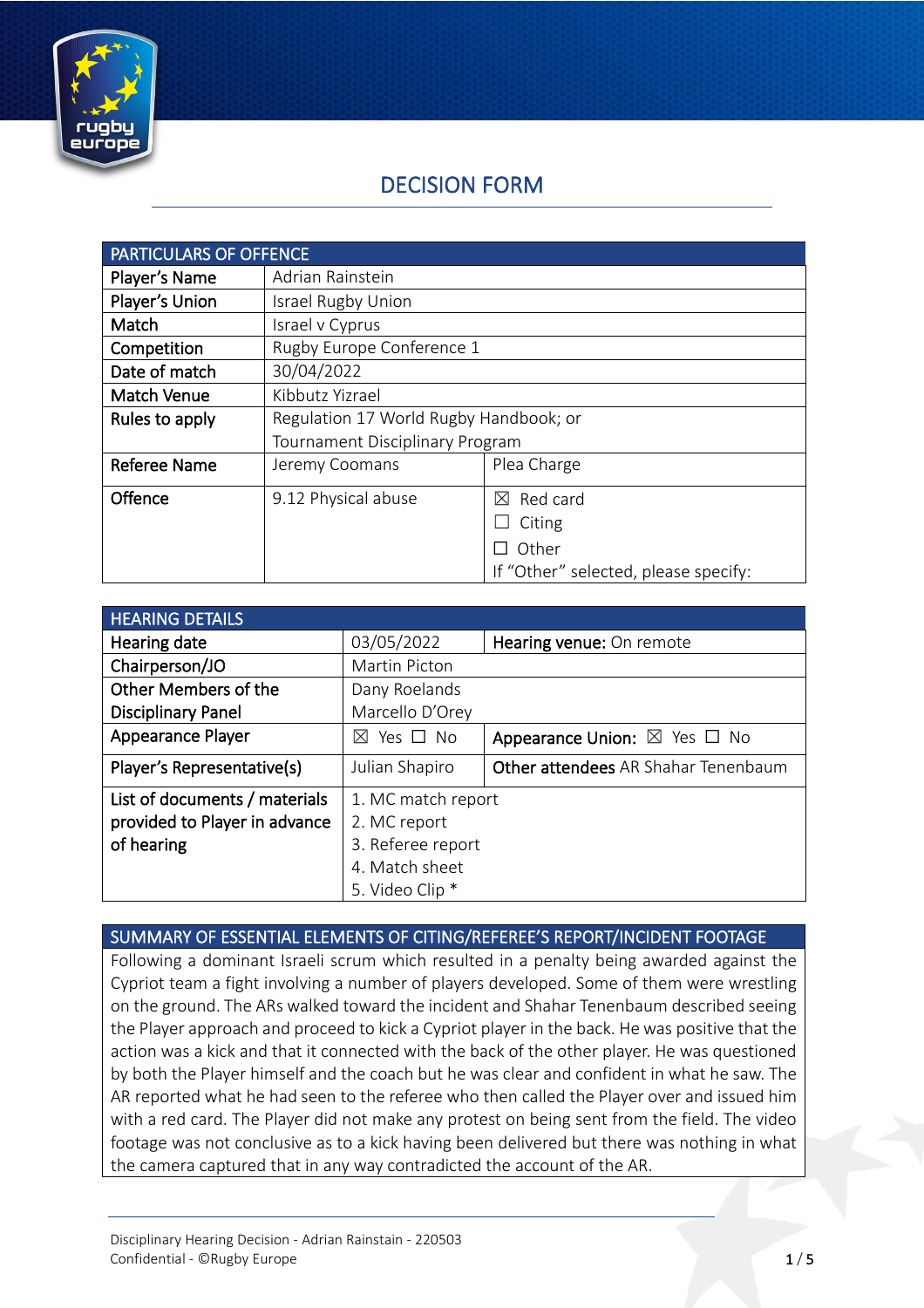#### ESSENTIAL ELEMENTS OF OTHER EVIDENCE (e.g. medical reports) N/A

### SUMMARY OF PLAYER'S EVIDENCE

The Player disputed that his foot had made contact with the opposing players back. He asserted that he had raised his foot with the intention of kicking but said that he thought better of it before going through with the action. The Israel Manager, Julian Shapiro, told the Panel that after the event the Cypriot player was shouting at the Player that he had been "going" to kick him as opposed to complaining that he had. As to the lack of any protest on the part of the Player on being told why he was being red carded it was said that this was because of the respectful way in which officials were treated.

#### FINDINGS OF FACT

We were satisfied that the Player had kicked a member of the opposing team in the back as he was struggling on the floor with one of the Player's team mates. We found Sahar Tenenbaum to be a clear, confident and consistent witness and could see no reason to doubt the account that he gave. He did so at the time and that resulted in the referee showing the Player a red card. Whilst respect of officials is always to be commended, we were of the view that the Player would at least have articulated that he had not kicked had that have been the case. Accordingly, we were satisfied that the Player had committed an act contrary to Regulation 9.12 – physical abuse by way of delivering a kick – and that the red card was the correct result in the context of the game.

### **DECISION**

 $✓$  Proven □ Not proven □ Other disposal (please state)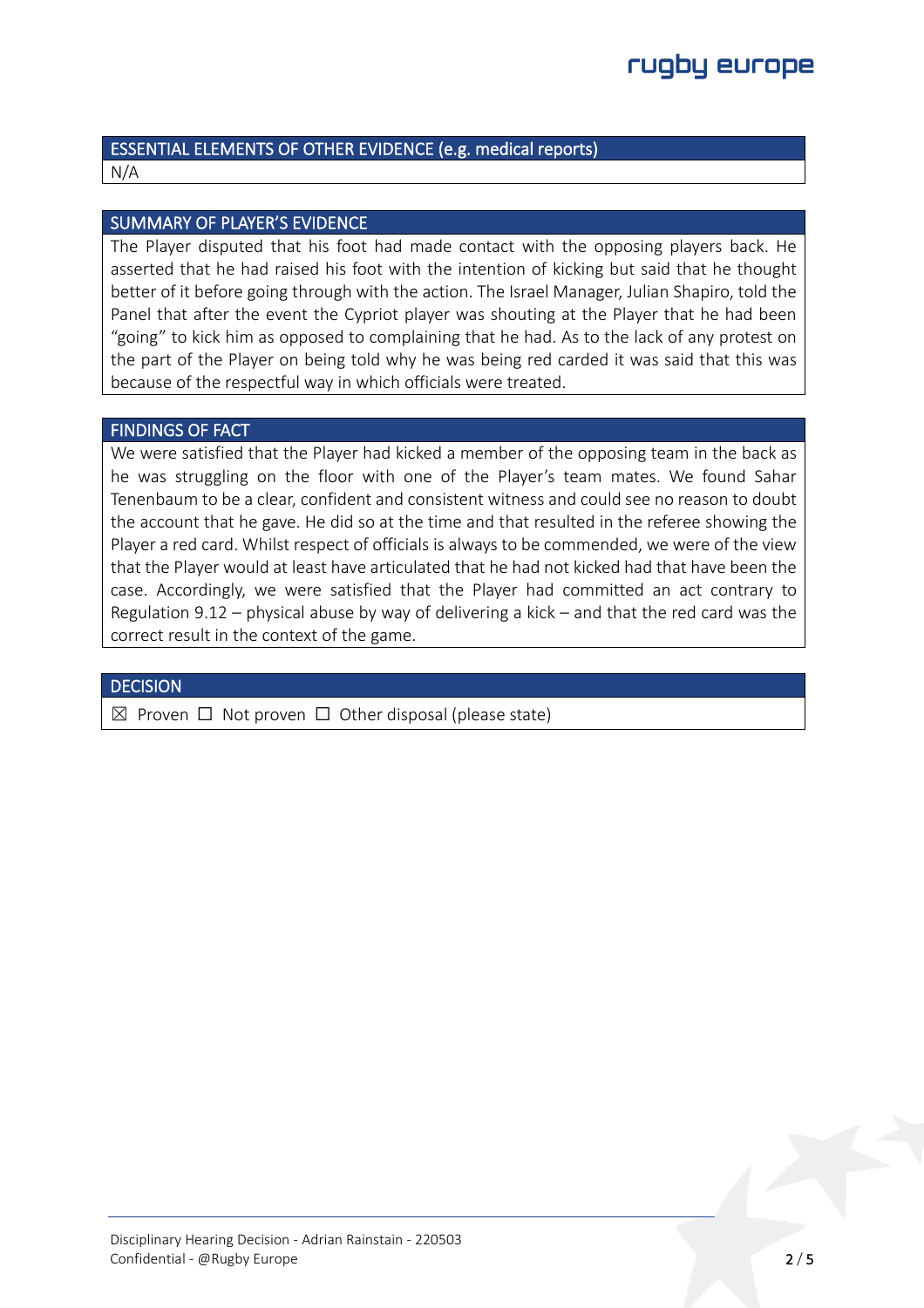## SANCTIONING PROCESS

| <b>ASSESSMENT OF SERIOUSNESS</b><br>As per Article 4.5 of Rugby Europe Disciplinary Regulations and Regulations 17 of World Rugby |  |  |
|-----------------------------------------------------------------------------------------------------------------------------------|--|--|
| <b>Assessment of Intent</b>                                                                                                       |  |  |
| $\boxtimes$ Intentional/deliberate $\Box$ Reckless                                                                                |  |  |
| <b>State Reasons</b>                                                                                                              |  |  |
| The Player did not suggest he had kicked recklessly or by accident.                                                               |  |  |
| Gravity of player's actions                                                                                                       |  |  |
| A kick to an opponent is always a matter to be treated seriously.                                                                 |  |  |
| Nature of actions                                                                                                                 |  |  |
| As above.                                                                                                                         |  |  |
| <b>Existence of provocation</b>                                                                                                   |  |  |
| There was a degree of provocation in the actions of the Cypriot players who were reacting                                         |  |  |
| to yet another scrum lost by their team.                                                                                          |  |  |
| Whether player retaliated                                                                                                         |  |  |
| N/A                                                                                                                               |  |  |
| Self-defence                                                                                                                      |  |  |
| N/A                                                                                                                               |  |  |
| <b>Effect on victim</b>                                                                                                           |  |  |
| None of which we were aware.                                                                                                      |  |  |
| Effect on match                                                                                                                   |  |  |
| None.                                                                                                                             |  |  |
| Vulnerability of victim                                                                                                           |  |  |
| Moderate in that he could not act to protect himself but that was because he was fighting                                         |  |  |
| on the ground with another player.                                                                                                |  |  |
| Level of participation/premeditation                                                                                              |  |  |
| In the heat of the moment.                                                                                                        |  |  |
| Conduct completed/attempted                                                                                                       |  |  |
| Completed.                                                                                                                        |  |  |
| Other features of player's conduct                                                                                                |  |  |
|                                                                                                                                   |  |  |
| <b>Entry point</b>                                                                                                                |  |  |
| Mid-range [XX] Weeks<br>$\boxtimes$ Low-end 4 Weeks<br>$\Box$ Top end [XX] Weeks                                                  |  |  |
| *If Top End, the JO or Panel should identify, if appropriate, an entry point between the Top                                      |  |  |
| End and the maximum sanction and provide the reasons for selecting this entry point, below.                                       |  |  |
| Reasons for selecting Entry Point above Top End                                                                                   |  |  |
|                                                                                                                                   |  |  |

## ADDITIONAL RELEVANT OFF-FIELD AGGRAVATING FACTORS

As per Article 4.5 of Rugby Europe Disciplinary Regulations and Regulations 17 of World Rugby

## Player's status as an offender of the Laws of the Game

N/A

## Need for deterrence

N/A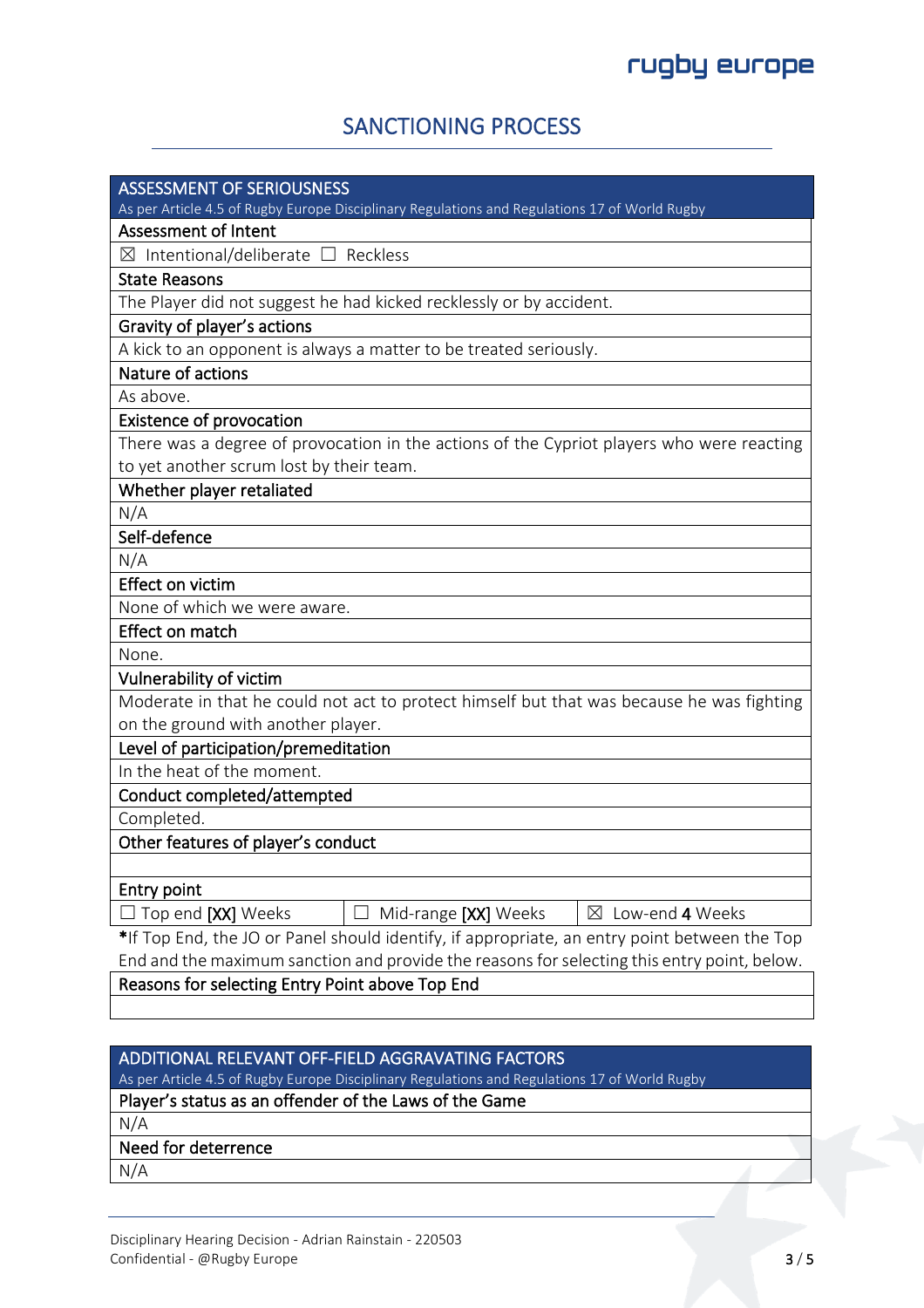Any other off-field aggravating factors N/A

Number of additional weeks: 0

## Summary of reason for number of weeks added: N/A

| RELEVANT OFF-FIELD MITIGATING FACTORS<br>As per Article 4.5 of Rugby Europe Disciplinary Regulations and Regulations 17 of World Rugby |                                             |  |
|----------------------------------------------------------------------------------------------------------------------------------------|---------------------------------------------|--|
| Acknowledgement of guilt and timing                                                                                                    | Player's disciplinary record/good character |  |
| N/A                                                                                                                                    | The Player has a good record spanning a     |  |
|                                                                                                                                        | long-playing career. His actions appear     |  |
|                                                                                                                                        | significantly out of character.             |  |
| Youth and inexperience of player                                                                                                       | Conduct prior to and at hearing             |  |
| N/A                                                                                                                                    | We were told that the relevant players had  |  |
|                                                                                                                                        | spoken after the game. Both the Player and  |  |
|                                                                                                                                        | his very experienced coach behaved in an    |  |
|                                                                                                                                        | exemplary fashion at the hearing.           |  |
| Remorse and timing of remorse                                                                                                          | Other off-field mitigation                  |  |
| There was genuine remorse on the part of the                                                                                           | We were told that in addition to being the  |  |
| Player despite the fact that he disputed                                                                                               | team captain the Player is very much a      |  |
| delivering a kick.                                                                                                                     | leader and one who, this incident aside,    |  |
|                                                                                                                                        | sets a good example.                        |  |

Number of weeks deducted: 1

#### Summary of reason for number of weeks deducted:

We could not give the maximum mitigation in circumstances where the Player contested the charge but all other relevant mitigating factors were present.